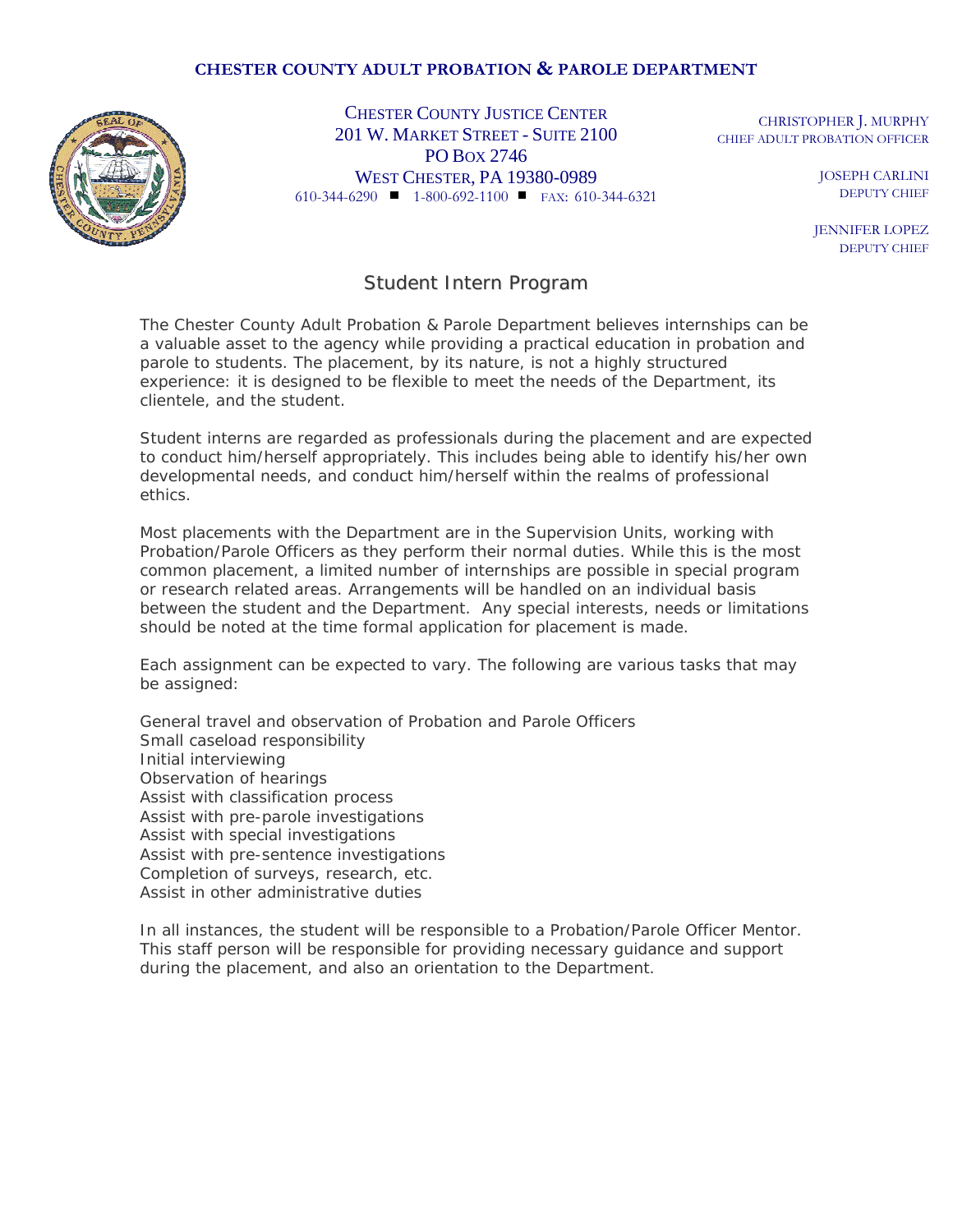While the Department attempts to make a broad range of activities available to student interns, there are limitations imposed by law, regulation or potential danger. These may include restrictions on participation in arrests, use of client-related data for research, etc. Students shall not add or alter any conditions of supervision. Students are not permitted to make any case decisions without the approval of the officer to whom the case is assigned.

How to Apply for Employment or an Internship

All students requesting a placement are expected to complete, in its entirety, the Application for Student Internship. The supervising professor or designated placement coordinator from the college or university should screen and sign the application prior to submittal to assure timely coordination and support.

Applications should be submitted at least sixty (60) days before the placement or as soon as possible. This is necessary to allow time for processing and screening. The application must be sent directly to the Student Intern Coordinator, Chester County Adult Probation and Parole Department. Proper procedures for special types of internships may be secured by contacting the Student Intern Coordinator.

Once the completed application is received, it will be screened and a determination made if a placement is possible at the requested time. A personal interview will be required before any final commitments can be made.

What criteria are used in accepting a student for placement?

Besides adequate academic preparation, a high degree of maturity is an essential prerequisite to placement with a criminal justice agency such as the Chester County Adult Probation and Parole Department. The following criteria are taken into account when considering prospective interns:

a. Students considered for placements should be pursuing a course of study related to the field of human service.

b. Students should be in good academic standing at their respective college or university.

c. Interest in the field, maturity, and initiative are characteristics necessary for placement.

d. Logistical considerations should be given to transportation, potential interruptions in work schedules, lodging arrangements, etc.

The Department will select only those students prepared to accept the responsibility of internship in a serious and professional manner. Students will be promptly notified when a decision is made. When an internship will be provided, the original application shall be retained in Department files along with all appropriate correspondence. Arrangements will be made for the assignment and supervision of the student prior to reporting for placement.

What about part-time placements?

Part-time student placements are accepted. A weekly minimum of 8 hours is required. It is preferred for the student to complete the required hours in a single day. Each situation, however, is reviewed individually by the approval of the Department.